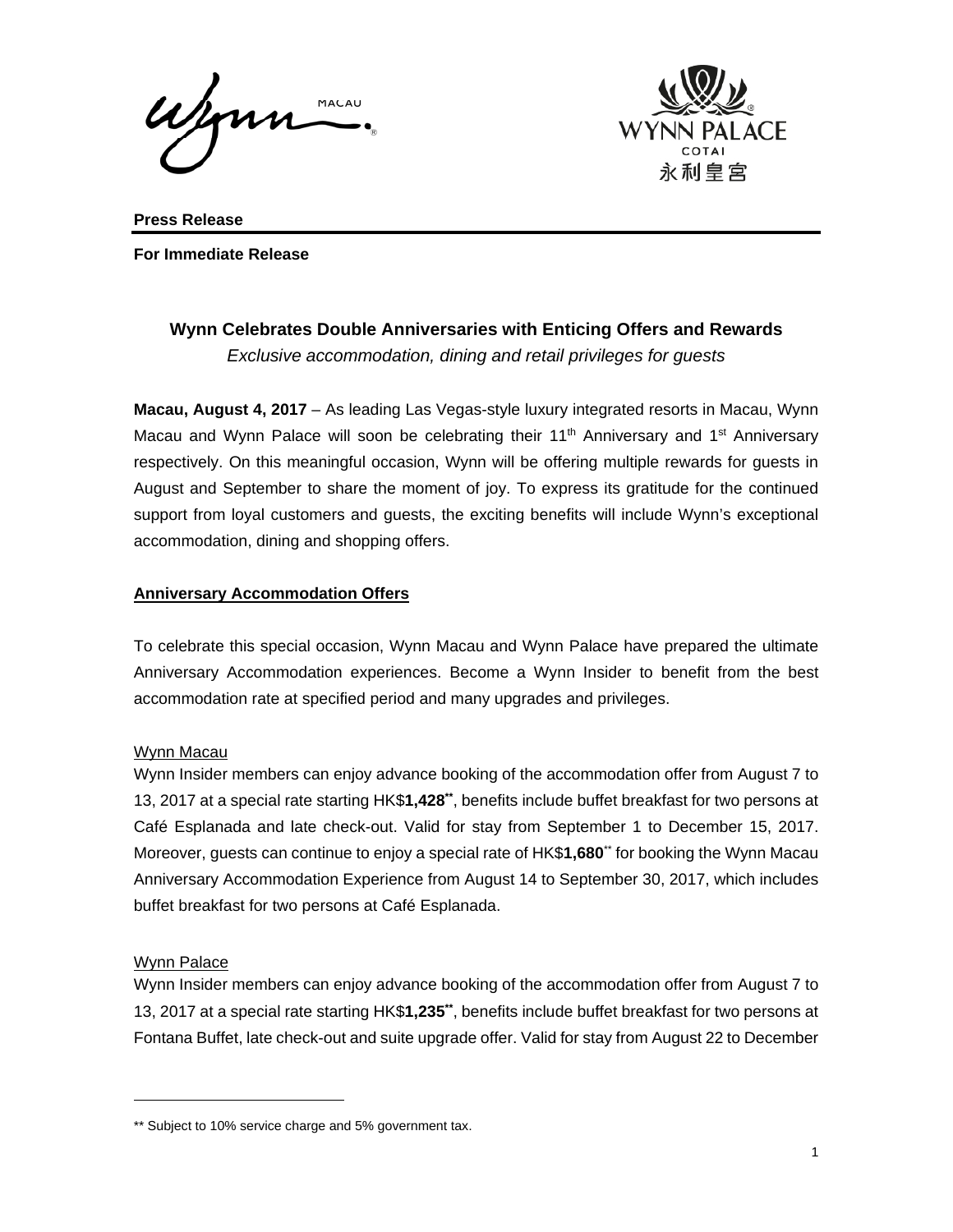Wynn



15, 2017. Moreover, guests can continue to enjoy a special rate of HK\$**1,299**\*\* for booking the Wynn Palace Anniversary Accommodation Experience from August 14 to September 15, 2017, which includes buffet breakfast for two persons at Fontana Buffet and suite upgrade offer.

## **Anniversary Dining Offers**

In celebration of the double anniversaries, the F&B team at Wynn Macau and Wynn Palace will be unveiling fabulous dining offers effective from August 22 to September 30, 2017. The chefs will be showcasing their culinary skills and specialties, making the experience a meal to remember. Guests will be able to savour the tailormade Michelin-inspired menus at Wynn Macau's two-star Michelin Tan-cuisine restaurant **Golden Flower**, Macau's only two-star Michelin Japanese restaurant **Mizumi**, Michelin-starred Cantonese restaurant **Wing Lei** and Forbes Five-Star Ristorante il Teatro. All the menus are priced at MOP1,111<sup>\*</sup> with the "111" theme that features many Michelin-star dishes, presenting guests with an affordable yet delicious gourmet experience.

The opulent Cantonese restaurant **Wing Lei Palace**, the authentic Japanese restaurant **Mizumi,** the regional Chinese restaurant **Andrea's** that offer a fusion of Huaiyang, Sichuan, Zhejiang delicacies, and **SW Steakhouse** that features spectacular theatrical animations, have all crafted unique anniversary menus priced at MOP1,111\* for guests to treat their taste buds.

## **Anniversary Shopping Rewards**

 $\overline{a}$ 

Visit Wynn Macau or Wynn Palace in Cotai, stroll along the glistening Wynn Esplanade and explore a wealth of the world's finest designer labels. Throughout the anniversary period, shopping at Wynn Macau and Wynn Palace have never been so rewarding! As a token of appreciation for its supportive customers, for spending over MOP10,000<sup>#</sup> in selected shops at Wynn Esplanade between August 22 and September 30, 2017, patrons will be entitled to an array of exclusive rewards and privileges as listed below:

<sup>\*</sup> Subject to 10% service charge; Terms and conditions applied.

<sup>#</sup> Up to two same-day valid receipts (excluding restaurant receipts); Terms and conditions on vouchers applied.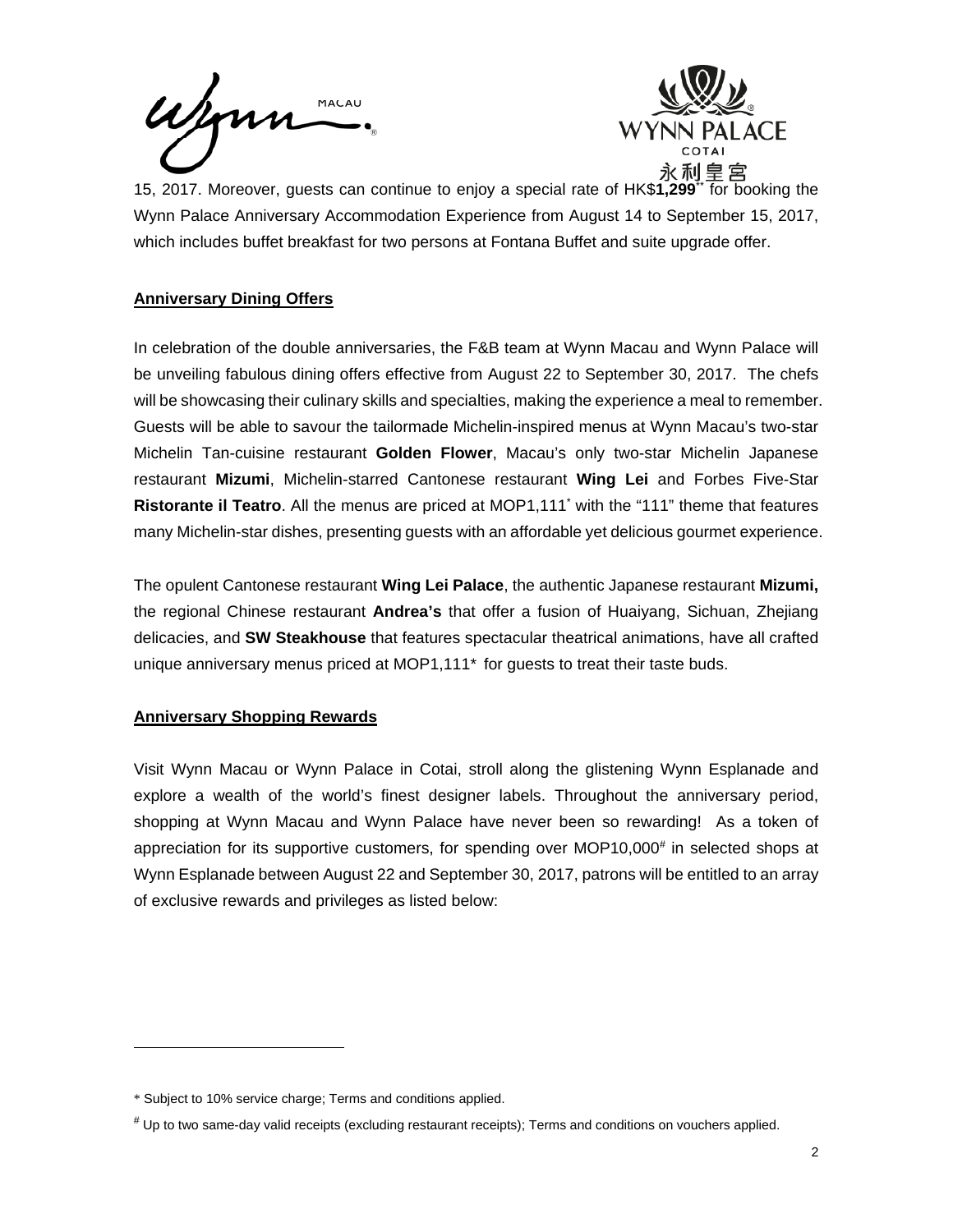



| <b>Spending Amount</b>  | <b>Rewards and Privileges</b>                                                                                           |
|-------------------------|-------------------------------------------------------------------------------------------------------------------------|
| MOP10,000 or above $*$  | MOP500 worth of dining vouchers for use in any restaurant at Wynn<br>(except Starbucks at Wynn Palace).                 |
| MOP35,000 or above $*$  | MOP2,000 worth of dining or spa vouchers for use in any restaurant<br>or spa at Wynn (except Starbucks at Wynn Palace). |
| MOP100,000 or above $#$ | One-night stay in a Deluxe Room at Wynn Macau or in a<br>$\bullet$<br>Palace Room at Wynn Palace;                       |
|                         | MOP2,000 worth of dining, spa or salon vouchers.<br>$\bullet$                                                           |
| MOP500,000 or above#    | Enjoy the "Ultimate Indulgence Package", which includes:                                                                |
|                         | Two-night stay in a One Bedroom Suite at Wynn Macau or in<br>a Fountain Parlor Suite at Wynn Palace;                    |
|                         | MOP3,000 worth of shopping vouchers at Wynn;<br>$\bullet$<br>One-way limousine transfer service                         |

For details about the anniversary offers, please visit http://www.wynnresortsmacau.com/anniversary/en/

For dining enquiries and reservations, please call Wynn Macau at (853) 2888 9966 or Wynn Palace at (853) 8889 8889.

## **ABOUT WYNN PALACE**

Wynn Palace is the second luxury integrated resort from international resort developer Wynn Resorts in the Macau Special Administrative Region of the People's Republic of China, following the launch of Wynn Macau. Located in the Cotai area, it features a 28-storey hotel with 1,706 exquisitely furnished rooms, suites and villas, versatile meeting facilities, over 105,000 square feet of renowned luxury retail, 10 casual and fine dining restaurants, Macau's largest spa, a salon, a pool and approximately 420,000 square feet of casino space. The resort also features a variety of entertainment experiences, including the dazzling 8-acre Performance Lake that mesmerizes guests with a choreographed display of water, music and light, the unique SkyCab, spectacular, large-scale floral displays by renowned designer Preston Bailey and an extensive collection of art works by some of the world's leading artists.

Wynn Resorts is the recipient of more Forbes Travel Guide Five Star Awards than any other independent hotel company in the world. Wynn Palace opened on August 22, 2016. For more information on Wynn Palace, visit http://www.wynnpalace.com.